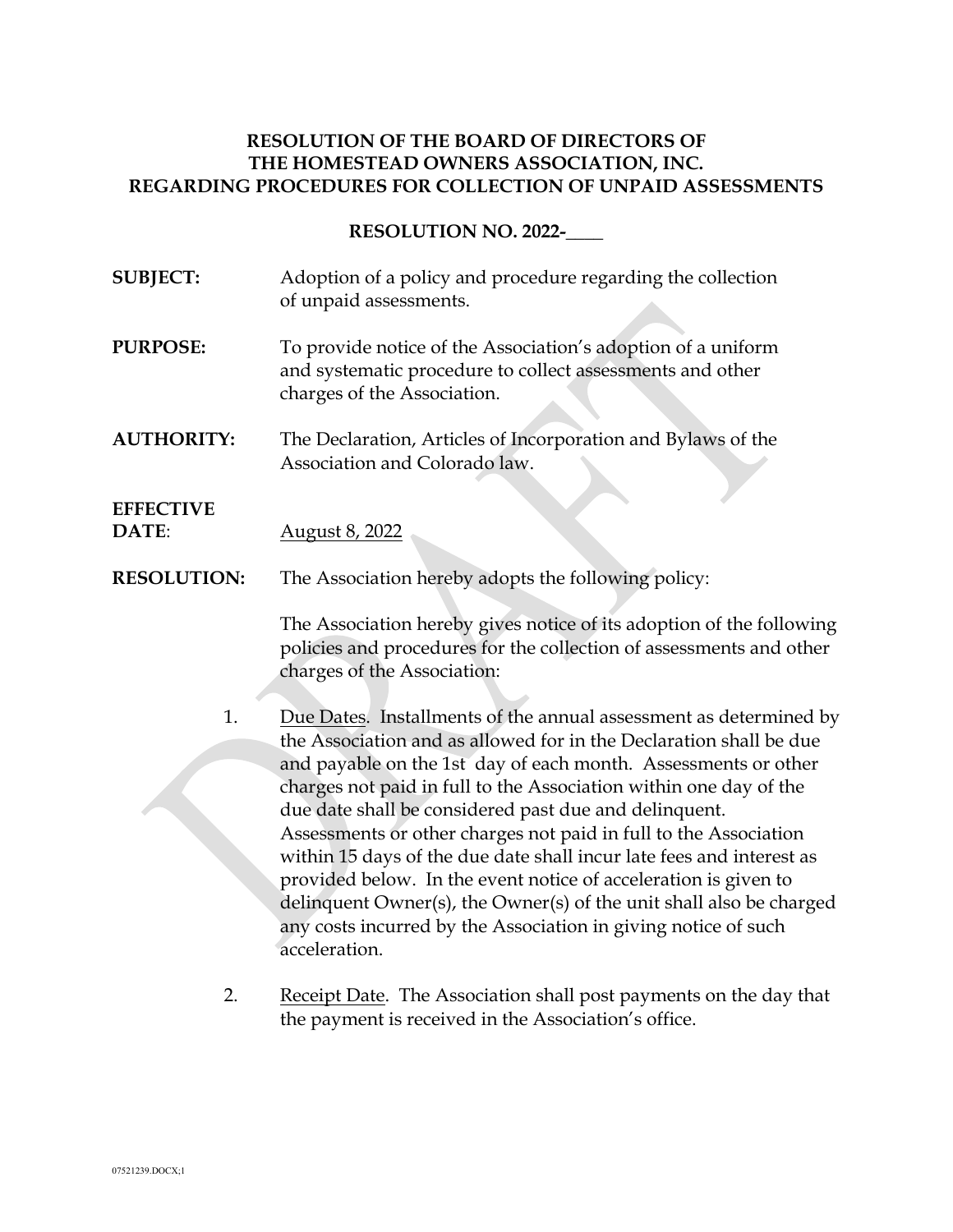- 3. Late Charges on Delinquent Installments. The Association shall impose on a monthly basis a \$5.00 late charge for each Owner who fails to timely pay any assessment within 15 days of the due date. This late charge shall be a "common expense" for each delinquent Owner. The Association shall impose interest from the date due at the rate of 8% per annum on the amount owed for each Owner who fails to timely pay any assessment within days of the due date.
- 4. Personal Obligation for Late Charges. The late charge shall be the personal obligation of the Owner(s) of the unit for which such assessment or installment is unpaid. All late charges shall be due and payable immediately, without notice, in the manner provided by the Declaration (and as set forth herein) for payment of assessments.
- 5. Return Check Charges. In addition to any and all charges imposed under the Declaration, Articles of Incorporation and Bylaws, the Rules and Regulations of the Association or this Resolution, a return check fee, not to exceed \$20.00, shall be assessed against an Owner in the event any check or other instrument attributable to or payable for the benefit of such Owner is not honored by the bank or is returned by the bank for any reason whatsoever, including but not limited to insufficient funds. This returned check charge shall be a "common expense" for each Owner who tenders payment by check or other instrument which is not honored by the bank upon which it is drawn. Such return check charge shall be due and payable immediately, upon demand. Notwithstanding this provision, the Association shall be entitled to all additional remedies as may be provided by applicable law. Returned check charges shall be the obligation of the Owner(s) of the unit for which payment was tendered to the Association. Returned check charges shall become effective on any instrument tendered to the Association for payment of sums due under the Declaration, Articles, Bylaws, Rules and Regulations or this Resolution after the date adopted as shown above. If two or more of an Owner's checks are returned unpaid by the bank within any fiscal year, the Association may require that all of the Owner's future payments, for a period of one (1) year, be made by certified check or money order. This return check charge shall be in addition to any late fees or interest incurred by an Owner. Any returned check shall cause an account to be past due if full payment of the monthly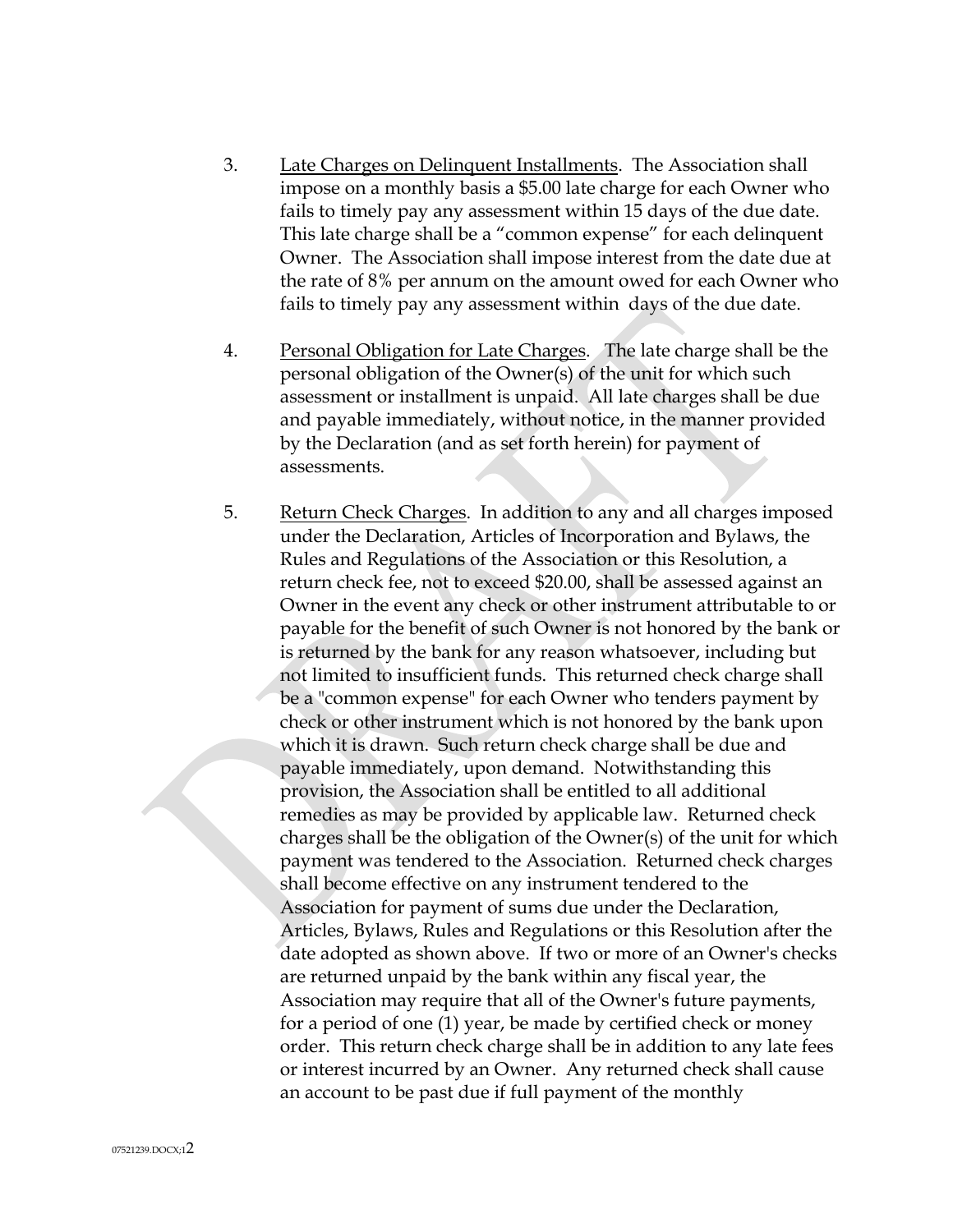installment of the annual assessment is not timely made within 15 days of the due date.

- 6. Service Fees. In the event the Association incurs any type of service fee, regardless of what it is called, for the handling and processing of delinquent accounts on a per account basis, such fees will be the responsibility of the Owner as such fee would not be incurred but for the delinquency of the Owner.
- 7. Repayment Plan. Any Owner who becomes delinquent in payment of assessments may enter into a repayment plan with the Association, which plan shall be for a minimum term of 18 months or such other longer term as may be approved by the Board of Directors.

Such repayment plan shall be offered to each Owner prior to the Association referring any account to an attorney or collection agency for collection action. Under the repayment plan, the Owner may choose the amount to be paid each month, so long as each payment is at least twenty-five dollars (\$25.00) until the balance of the amount owed is less than twenty-five dollars (\$25.00).

The Owner shall be deemed to be in default of the repayment plan and the repayment plan with the Association shall be null and void if within thirty (30) days after the Association has provided the Owner with a written offer to enter into a repayment plan, the Owner either declined the repayment plan; or after accepting the repayment plan, failed to pay at least three (3) of the monthly installments within fifteen (15) days after the monthly installments were due.

If the Owner does not confirm written acceptance of the repayment plan within thirty (30) days after the Association has provided the Owner with a written offer to enter into a repayment plan, the offer shall be deemed to be declined.

In the event the Owner defaults or otherwise does not comply with the terms and conditions of the repayment plan, including the payment of ongoing assessments of the association, the Association may, without additional notice, refer the delinquent account to an attorney or collection agency for collection action or may take such other action as it deems appropriate in relation to the delinquency.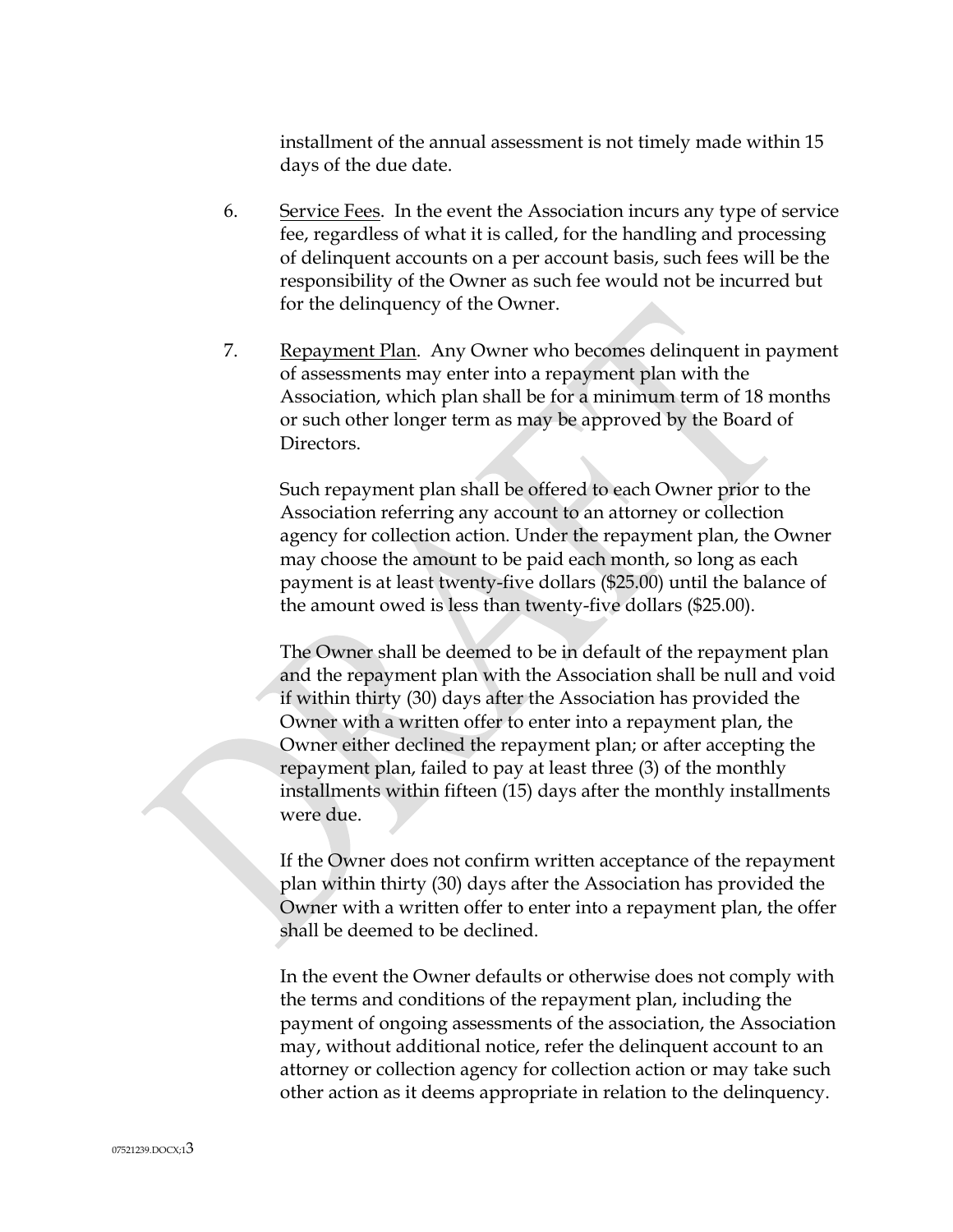An Owner who has entered into a repayment plan may elect to pay the remaining balance owed under the repayment plan at any time during the duration of the repayment plan.

- 8. Attorney Fees on Delinquent Accounts. As an additional expense permitted under the Declaration and by Colorado law, the Association shall be entitled to recover its reasonable attorney fees and collection costs incurred in the collection of assessments or other charges due the Association from a delinquent Owner. The reasonable attorney fees incurred by the Association shall be due and payable immediately when incurred, upon demand.
- 9. Application of Payments. Once an account is referred to the Association's attorney, all sums collected on a delinquent account shall be remitted to the Association's attorney until the account is brought current. The association may prohibit the owner from accessing any online payment portal until the account is brought current. All payments received on account of any Owner or the Owner's property (hereinafter collectively "Owner"), shall be applied in the following manner: first to the payment of any assessments owed, then to any and all legal fees and costs (including attorney fees), then to expenses of enforcement and collection, late charges, returned check charges, lien fees, and other costs owing or incurred with respect to such Owner pursuant to the Declaration, Articles, Bylaws, Rules and Regulations, or this Resolution.

## 10. Collection Process.

After an installment of an annual assessment or other charges due to the Association becomes more than 15 days delinquent, the 15 days delinquent, the Board of Directors shall send a written notice ("First Notice") of non-payment, amount past due, notice that interest and late fees have accrued and request for immediate payment. This First Notice shall be sent by regular first class mail.

(1) After an installment of an annual assessment or other charges due to the Association becomes more than 30 days delinquent, the Board of Directors shall send a second written notice ("Second Notice") of non-payment, amount past due, notice that interest and late fees have accrued, notice of intent to file a lien and request for immediate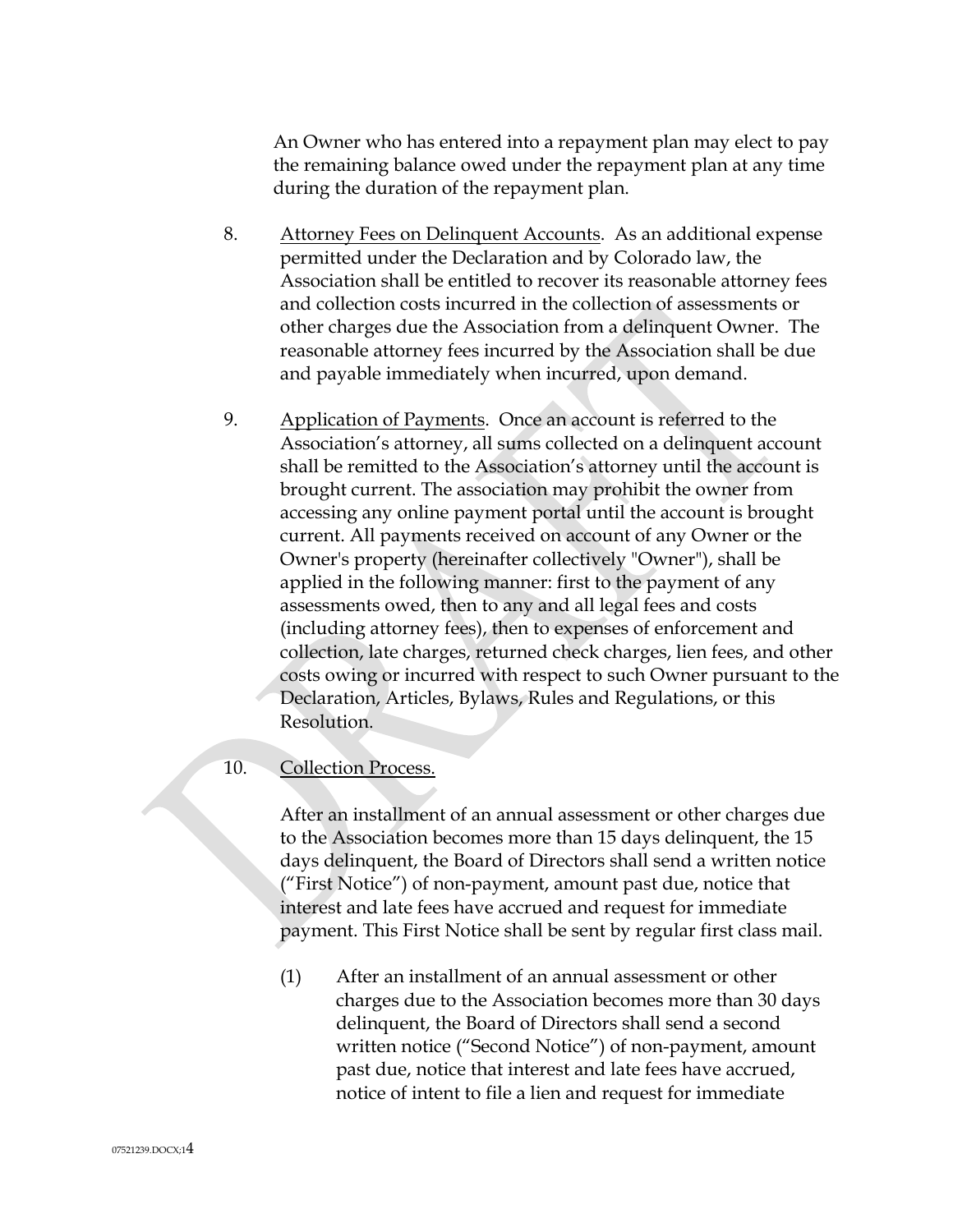payment. The Association's notice, at a minimum shall include the following:

- (i) The total amount due to the Association along with an accounting of how the total amount was determined.
- (ii) Whether the Owner may enter into a payment plan and instructions for contacting the Association to arrange for and enter into a plan.
- (iii) A name and contact information for an individual the Owner may contact to request a copy of the Owner's ledger in order to verify the amount of the debt.
- (iv) A statement indicating that action is required to cure the delinquency and that failure to do so within thirty days may result in the Owner's delinquency account being turned over to an attorney, a collection agency, the filing of a lawsuit against the Owner, appointment of a receiver, the filing and foreclosure of a lien against the Owner's property, or other remedies available under Colorado Law including revoking the Owner's right to vote if permitted in the Bylaws or Declaration.
- (v) Specify whether the delinquency concerns unpaid assessments; unpaid fines, fees or charges; or both unpaid assessments and unpaid fines, fees, or charges, and, if the notice of delinquency concerns unpaid assessments, the notice of delinquency must notify the Owner that unpaid assessments may lead to foreclosure.
- (vi) Include a description of the steps the Association must take before the Association may take legal action against the Owner, including a description of the Association's covenant violation cure process as laid out in the Association's Covenant and Rule Enforcement Resolution.
- (vii) Include a description of what legal action the Association may take against the Owner, including a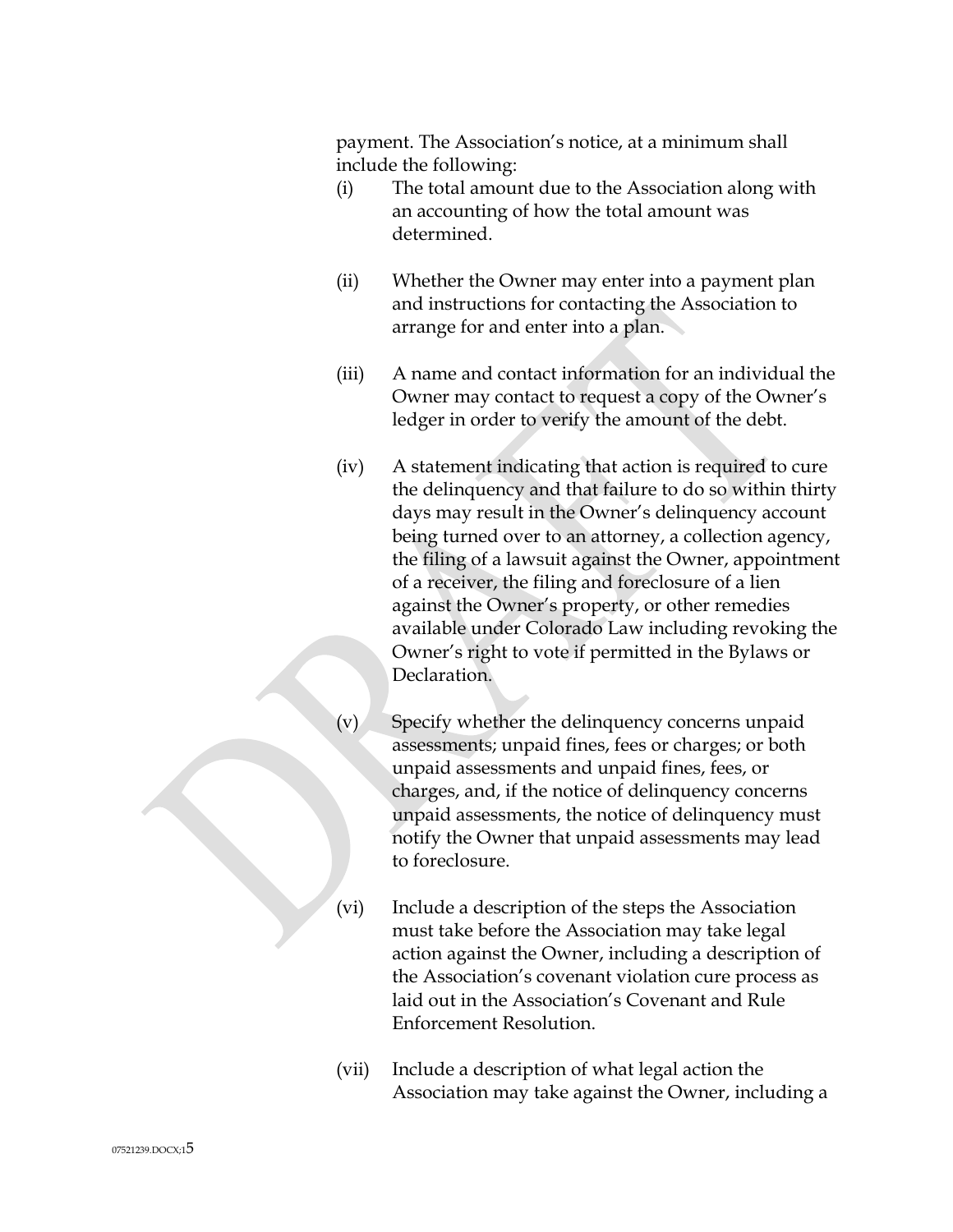description of the types of matters that the Association or Owner may take to Small Claims Court, including injunctive matters for which the Association seeks an order requiring the Owner to comply with the Declaration, Bylaws, Covenants, or other governing documents of the Association.

- (2) This Second Notice will be provided to the Owner in the following manners:
	- (a) Certified Mail, return receipt requested; and
	- (b) Physically posted on the Owner's Unit at the Association; and
	- (c) By one of the following manners:
		- (i) First-class mail;
		- (ii) Text message to a cellular number that the Association has on file because the Owner has provided the cellular number to the Association; or
		- (iii) Email to an email address that the Association has on file because the Owner has provided the email address to the Association.
- (3) After an installment of an annual assessment or other charges due to the Association becomes more than 60 days delinquent, the Board of Directors shall turn the account over to the Association's attorney for collection.

Any collection account referred to an attorney for collections shall first be approved by the Board of Directors via resolution or a vote of the Board recorded in the minutes of the meeting at which the vote was taken, pursuant to the Association's Conduct of Meetings Resolution.

Upon receiving the delinquent account, legal counsel may file a lien and send a letter to the delinquent Owner demanding immediate payment for past due assessments or other charges due. Upon further review, legal counsel may file a lawsuit or further collection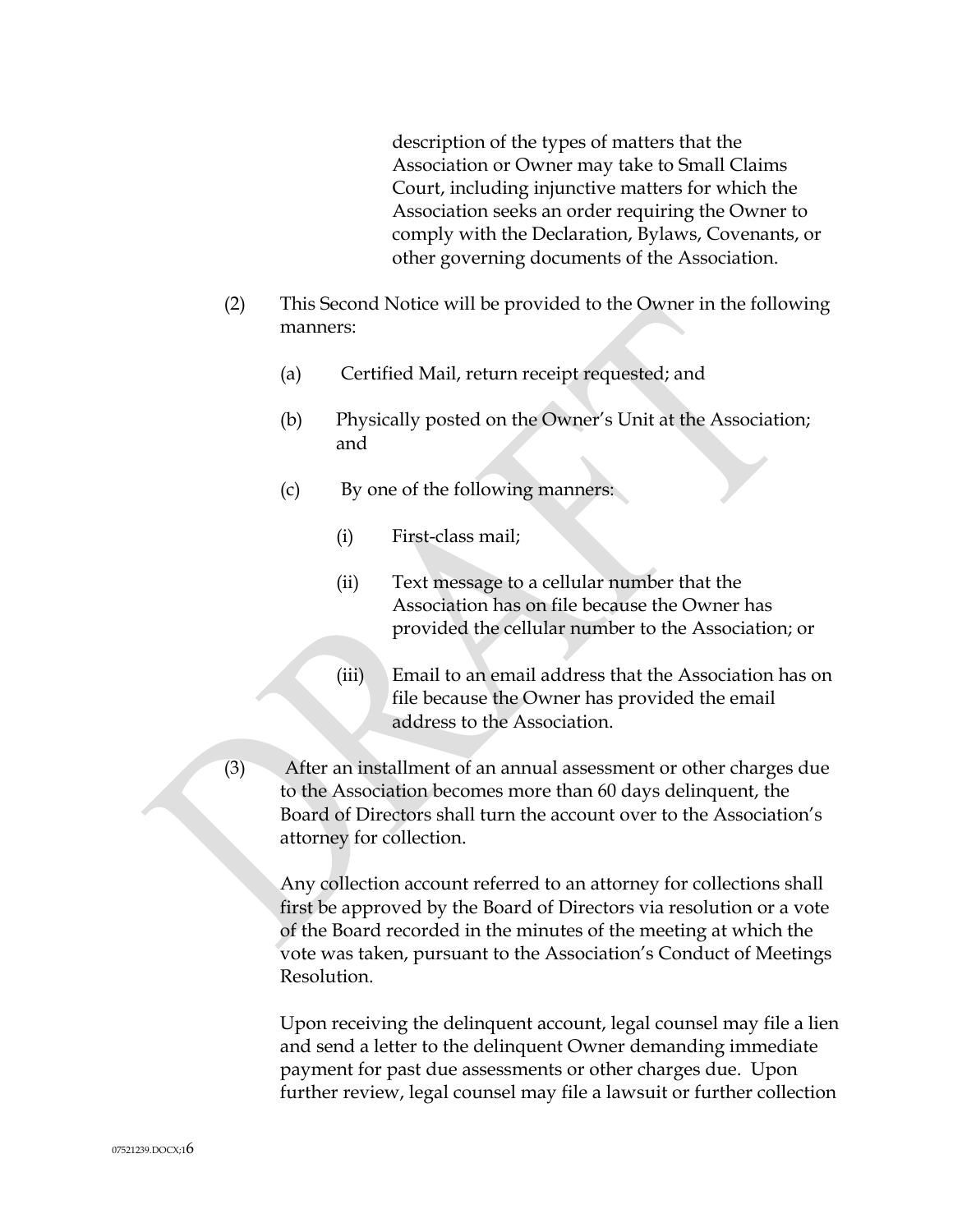action. If a judgment or decree is obtained, including without limitation a foreclosure action, such judgment or decree shall include reasonable attorney fees together with the cost of the action and any applicable interest and late fees.

In addition to the steps outlined above, even after the Owner has been sent to the attorney for collections, on a monthly basis, the Association shall send any Owner with an outstanding balance due an itemized list of all assessments, fines, fees, and charges that the Owner owes the Association. A ledger going back to the last zero balance can satisfy this requirement.

This monthly notice shall be sent by first-class mail. The monthly notice shall also be sent by email if the Association has an email address for the Owner.

This monthly notice shall be sent in English unless the Owner has indicated a preference for notices to be sent in another language.

If the Owner has identified a designated contact, this notice shall be sent to both the Owner and a copy sent to the designated contact.

This notice may not contain additional legal fees and legal costs that have been incurred by the association but have not yet been posted to the ledger. As such, the Owner is required to communicate with the collection attorney to obtain the most up to date balance.

- 11. Acceleration and Deceleration of Assessments. The Board reserves the right to accelerate and call due the entire unpaid annual assessment on any delinquent account including such assessments that may become due during the pendency of a payment plan as described above. Such acceleration shall result in the entire unpaid annual assessment being due to the Association immediately. The Board also reserves the right to decelerate any accelerated assessment.
- 12. Collection Procedures/Time Frames. The following time frames shall be followed for use in the collection of monthly installments of the annual assessment and other charges.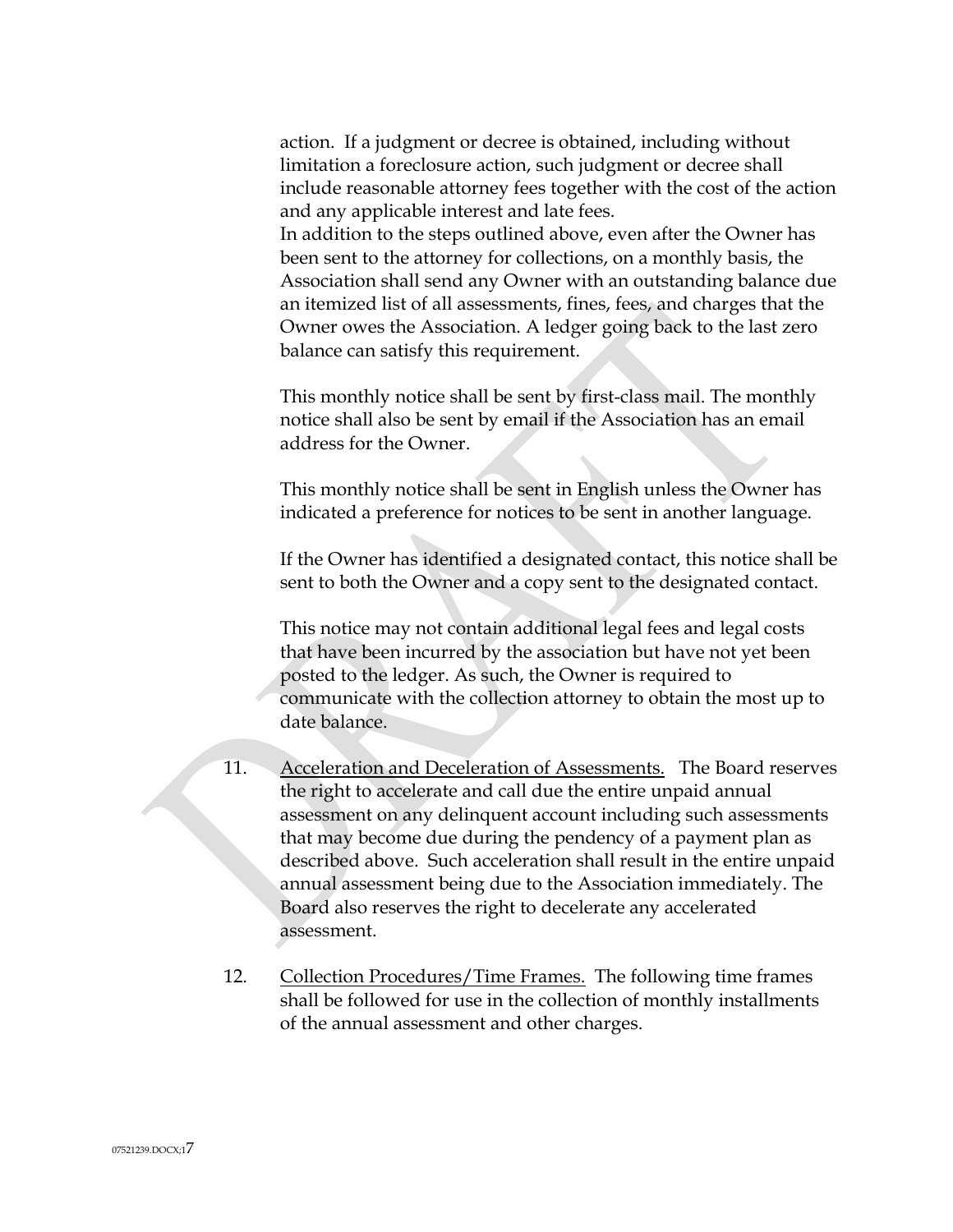| Due Date                | 1st day of the month due |
|-------------------------|--------------------------|
| (date payment due)      |                          |
| Past Due Date           | One day after due date   |
| (date payment is late   |                          |
| if not received on or   |                          |
| before that date)       |                          |
| <b>First Notice</b>     | Any time after 15 days   |
| (notice that late       | after due date           |
| charges and interest    |                          |
| have accrued,)          |                          |
| <b>Second Notice</b>    | Any time after 30 days   |
| (notice that late       | after due date           |
| charges and interest    |                          |
| have accrued, notice    |                          |
| of intent to file lien, |                          |
| required disclosures    |                          |
| of the Association and  |                          |
| the availability of a   |                          |
| payment plan if         |                          |
| applicable)             |                          |
| Delinquent account      | Any time after 60 days   |
| turned over to          | after due date           |
| Association's           |                          |
| attorney; Lien filed;   |                          |
| Demand letter sent to   |                          |
| Owner.                  |                          |

The attorney may consult with the Association as necessary to determine if payment has been arranged or what collection procedures are appropriate.

13. Certificate of Status of Assessment. The Association shall furnish to an Owner or such Owner's designee upon the Owner or designee's written request to the Association, made via first class postage prepaid, return receipt requested mail, a written statement from the Association, setting forth the amount of unpaid assessments currently levied against such Owner's property at no charge and delivered personally or by certified mail, first class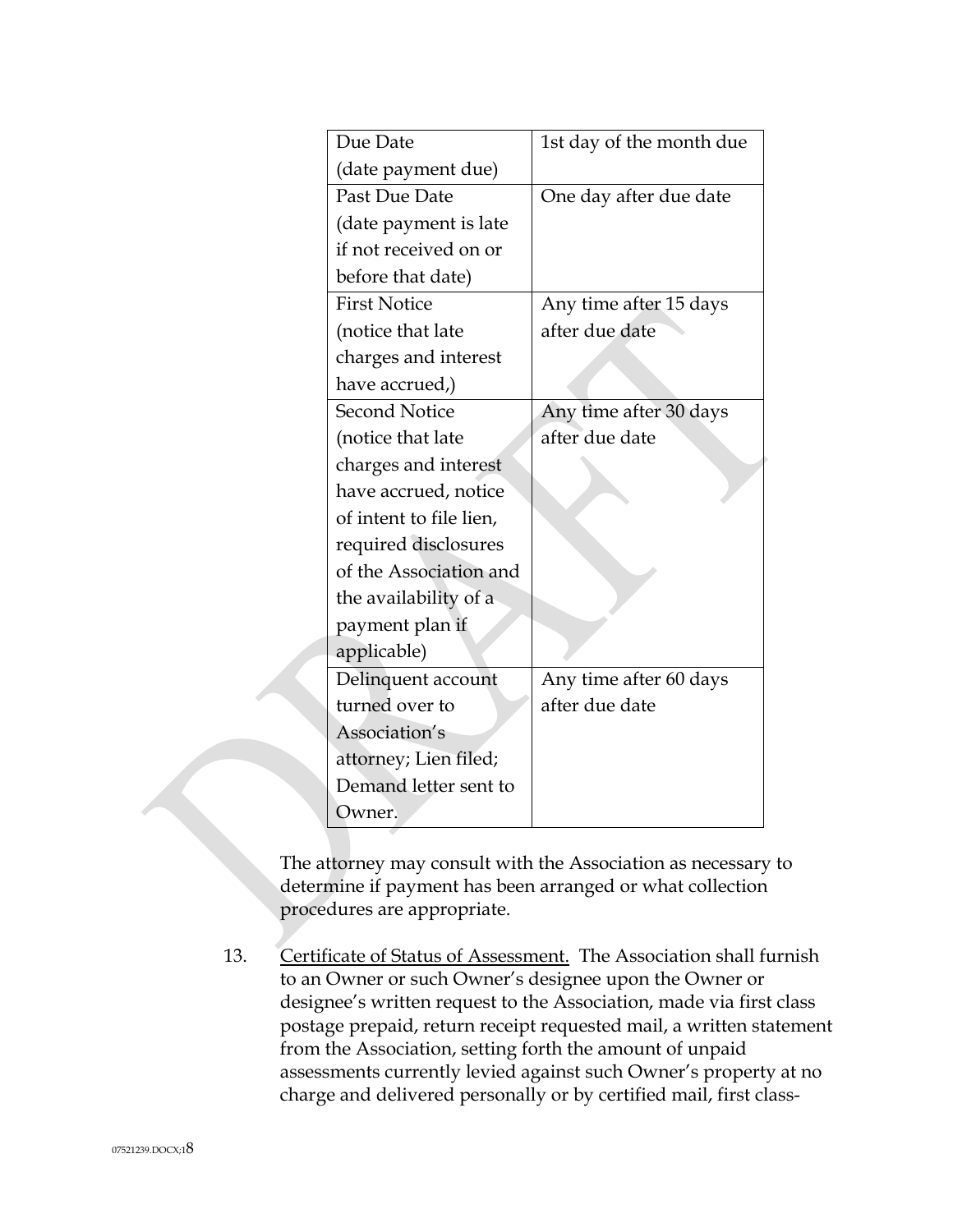postage prepaid, return receipt requested. However, if the account has been turned over to the Association's attorney, such request may be handled through the attorney.

A status letter provided to a title company or mortgage company in anticipation of a sale of the property or a refinance of the mortgage provides additional information beyond a statement of the total amount due and as such any charges incurred by the Association for providing a status letter shall be charged back to the Owner.

- 14. Bankruptcies and Foreclosures. Upon receipt of any notice of a bankruptcy filing by an Owner, or upon receipt of a notice of a foreclosure by any holder of an encumbrance against any unit within the Association, Board of Directors shall notify the Association's attorney of the same and turn the account over to the Association's attorney, if appropriate.
- 15. Referral of Delinquent Accounts to Attorneys. Upon referral to the Association's attorney, the attorney shall take all appropriate action to collect the accounts referred. After an account has been referred to an attorney, the account shall remain with the attorney until the account is settled, has a zero balance or is written off. The attorney, in consultation with Board of Directors, is authorized to take whatever action is necessary and determined to be in the best interests of the Association, including, but not limited to:
	- (a) Filing of a suit against the delinquent Owner for a money judgment;
	- (b) Instituting a judicial foreclosure action of the Association's lien, upon approval by the Association's Board of Directors;
	- (c) Filing necessary claims, documents, and motions in bankruptcy court in order to protect the Association's interests; and
	- (d) Filing a court action seeking appointment of a receiver.

All payment plans involving accounts referred to an attorney for collection shall be set up and monitored through the attorney.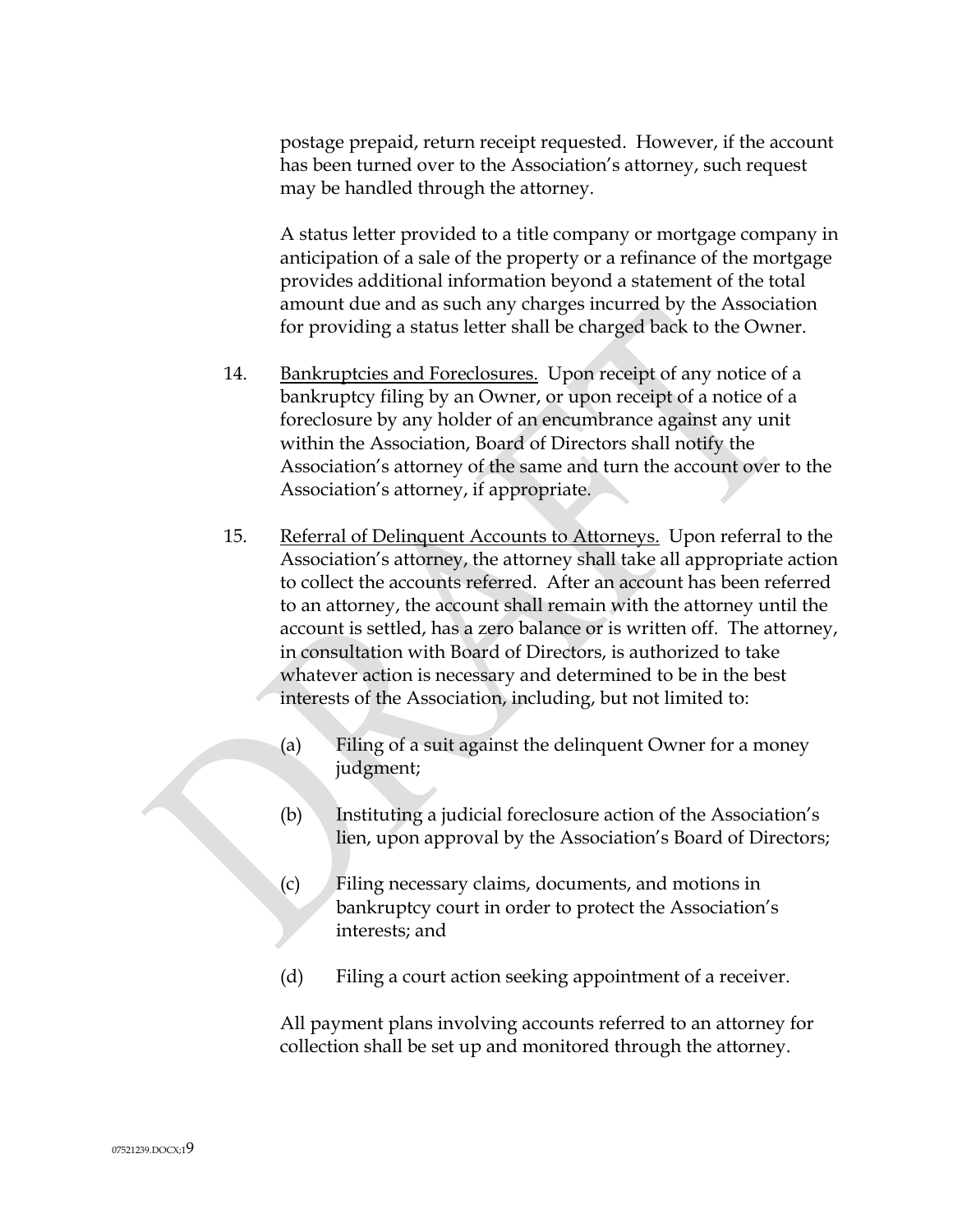- 16. Appointment of a Receiver. The Association may seek the appointment of a receiver if an Owner becomes delinquent in the payment of assessments pursuant to the Declaration and Colorado law. A receiver is a disinterested person, appointed by the court, who manages the rental of the property, collects the rent and disburses the rents according to the court's order. The purpose of a receivership for the Association is to obtain payment of current assessments, reduce past due assessments and prevent the waste and deterioration of the property.
- 17. Judicial Foreclosure. The Association may choose to foreclose on its lien in lieu of or in addition to suing an Owner for a money judgment. The purpose of foreclosing is to obtain payment of all assessments owing in situations where either a money judgment lawsuit has been or is likely to be unsuccessful or other circumstances favor such action. The Association shall consider individually each recommendation for a foreclosure. Such foreclosure shall be approved by the Board of Directors via resolution or a vote of the Board recorded in the minutes of the meeting at which the vote was taken.

The Association may only approve a foreclosure action after the delinquency equals or exceeds six months of common expenses assessments based on a periodic budget adopted by the Association.

The Association may not foreclose on an Owner's Unit if the debt securing the lien consists only of one or both of the following:

- (a) Fines that the Association has assessed against the Owner as a result of covenant violations; or
- (b) Collection costs or attorney fees that the Association has incurred and that are only associated with assessed fines as a result of covenant violations.

If a Unit has been foreclosed on by the Association, the Unit shall not be purchased by a member of the Board of Directors, an employee of the Association's management company representing the Association, an employee of the law firm representing the Association, or an immediate family member of any of these individuals.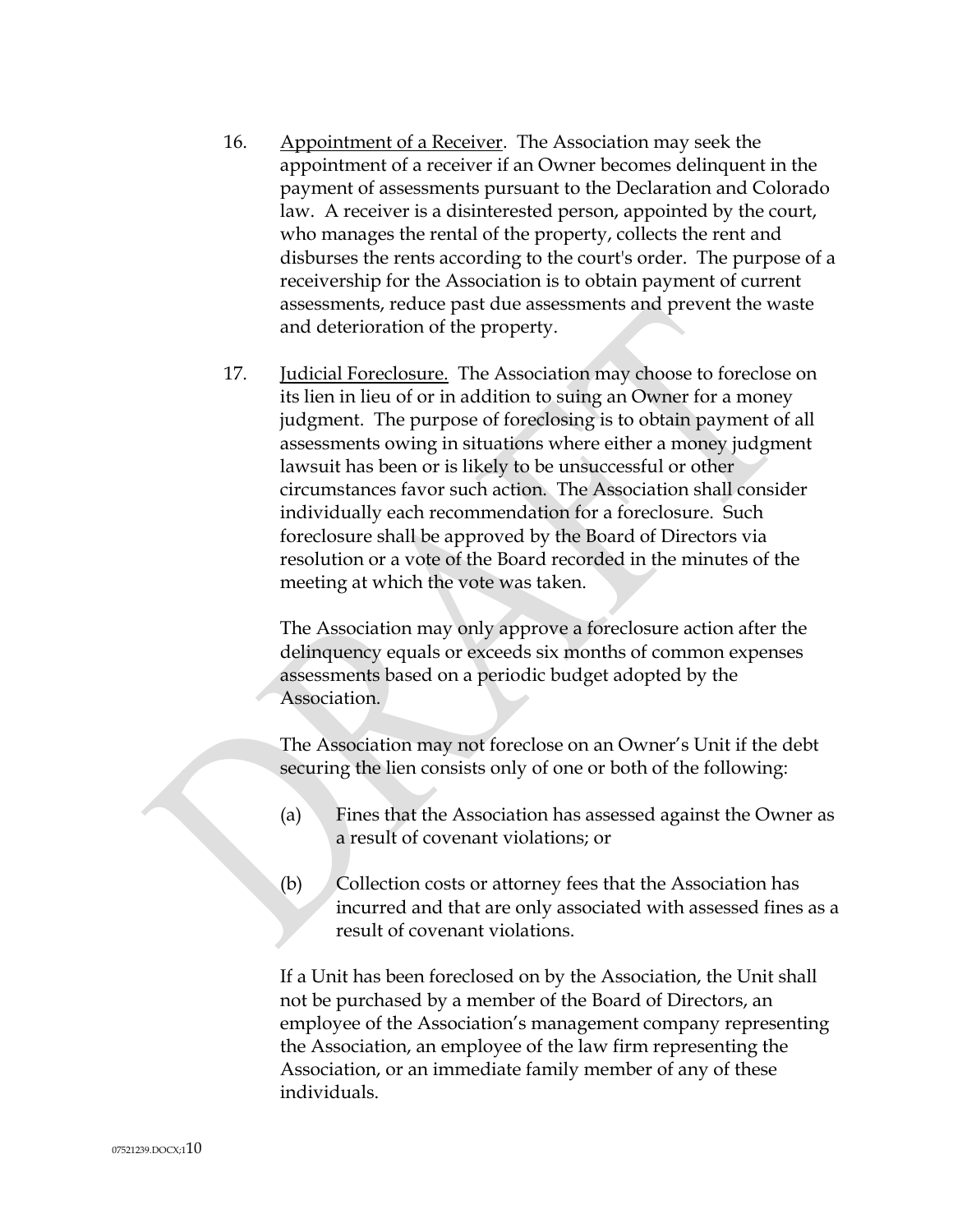18. Waivers. The Association is hereby authorized to extend the time for the filing of lawsuits and liens, or to otherwise modify the procedures contained herein, as the Association shall determine appropriate under the circumstances.

#### 19. Communication with Owners.

As to any communication sent by the Association or the Management company on behalf the Association pursuant to Paragraph 10 of this Resolution, the Association or management company on their behalf, shall maintain a record of any contacts, including information regarding the type of communication used to contact the Owner and the date and time that the contact was made.

An Owner may identify another person to serve as a designated contact for the Owner to be contacted on the Owner's behalf. If the Owner identifies as designated contact, the Association shall send any collection correspondence and notices to both the Owner and their designated contact. However, once an Owner is sent to the attorney for collections, all communication will be directly with the Owner until or unless the Owner provides permission directly to the Association's attorney giving permission for the attorney to discuss with the designated contact.

An Owner may notify the Association if the Owner prefers that correspondence and notices from the Association be made in a language other than English. If a preference is not indicated, the Association shall send the correspondence and notices in English. If the Owner has notified the Association of a preference other than English, any notices or letters sent pursuant to this Resolution shall be sent both in English and in the preferred language.

If an Owner has identified both a designated contact and a preference for a different language, the Association shall send the Owner the correspondence or notice in the preferred language and in English and the designated contact the correspondence or notice in English.

All communication with a delinquent Owner shall be handled through the Association's attorney once a matter has been referred to the attorney. No member of the Board of Directors shall discuss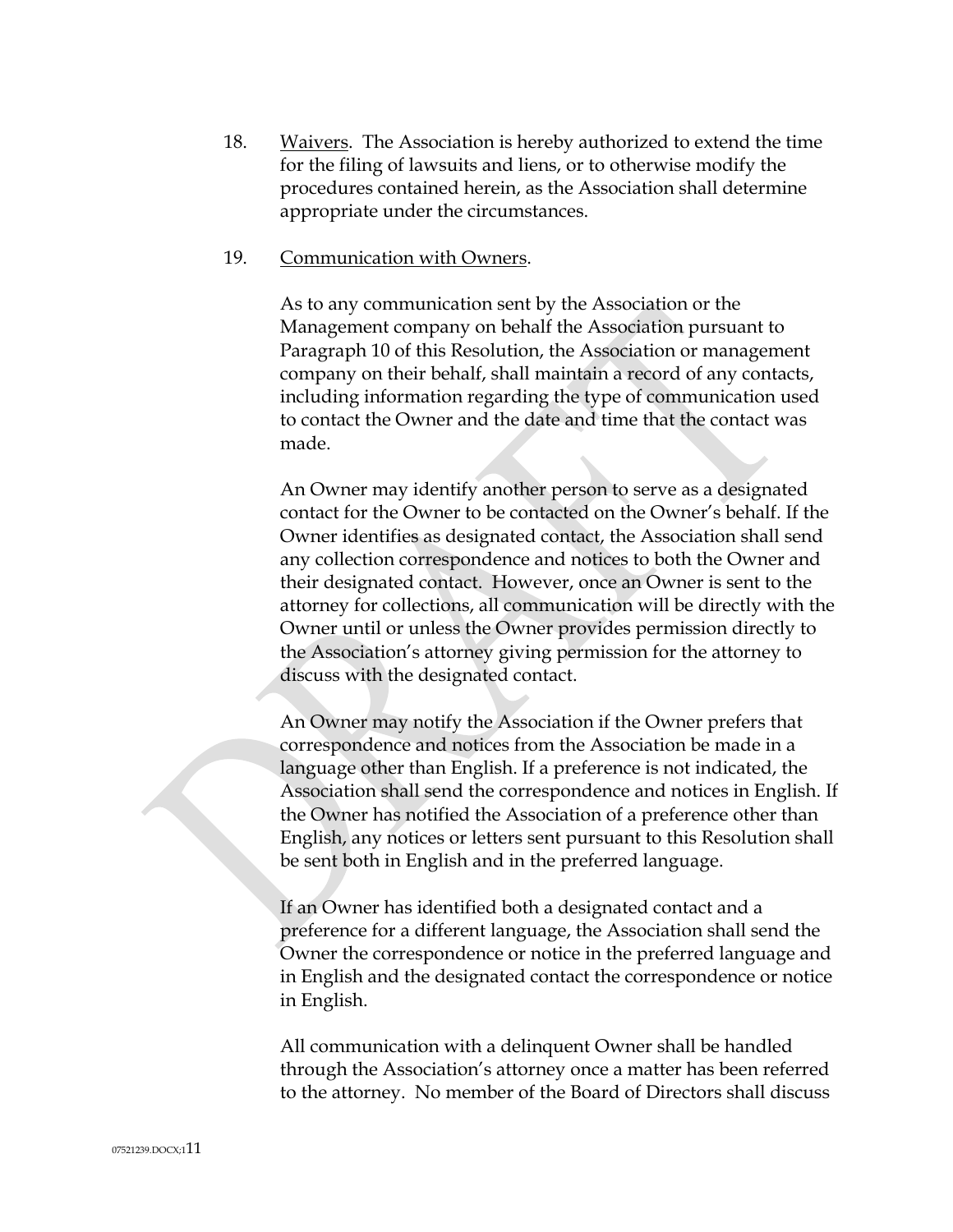the collection of the account directly with an Owner after it has been turned over to the Association's attorney unless the attorney is present or has consented to the contact.

- 20. Communication by Owners. Owners may communicate with the Association in any manner they choose including email, text, fax, phone, or in writing, when available. However, in doing so, the Owner acknowledges that the Association and/or its agents may communicate via the same method unless otherwise advised.
- 21. Defenses. Failure of the Association to comply with any provision in this Resolution shall not be deemed a defense to payment of assessment fees or other charges, late charges, return check charges, attorney fees and/or costs as described and imposed by this Resolution.
- 22. Definitions. Unless otherwise defined in this Resolution, initially capitalized or terms defined in the Declaration shall have the same meaning herein.
- 23. Supplement to Law. The provisions of this Resolution shall be in addition to and in supplement of the terms and provisions of the Declaration and the law of the State of Colorado governing the Project.
- 24. Deviations. The Board may deviate from the procedures set forth in this Resolution if in its sole discretion such deviation is reasonable under the circumstances.
- 25. Amendment. This Resolution may be amended from time to time by the Board of Directors.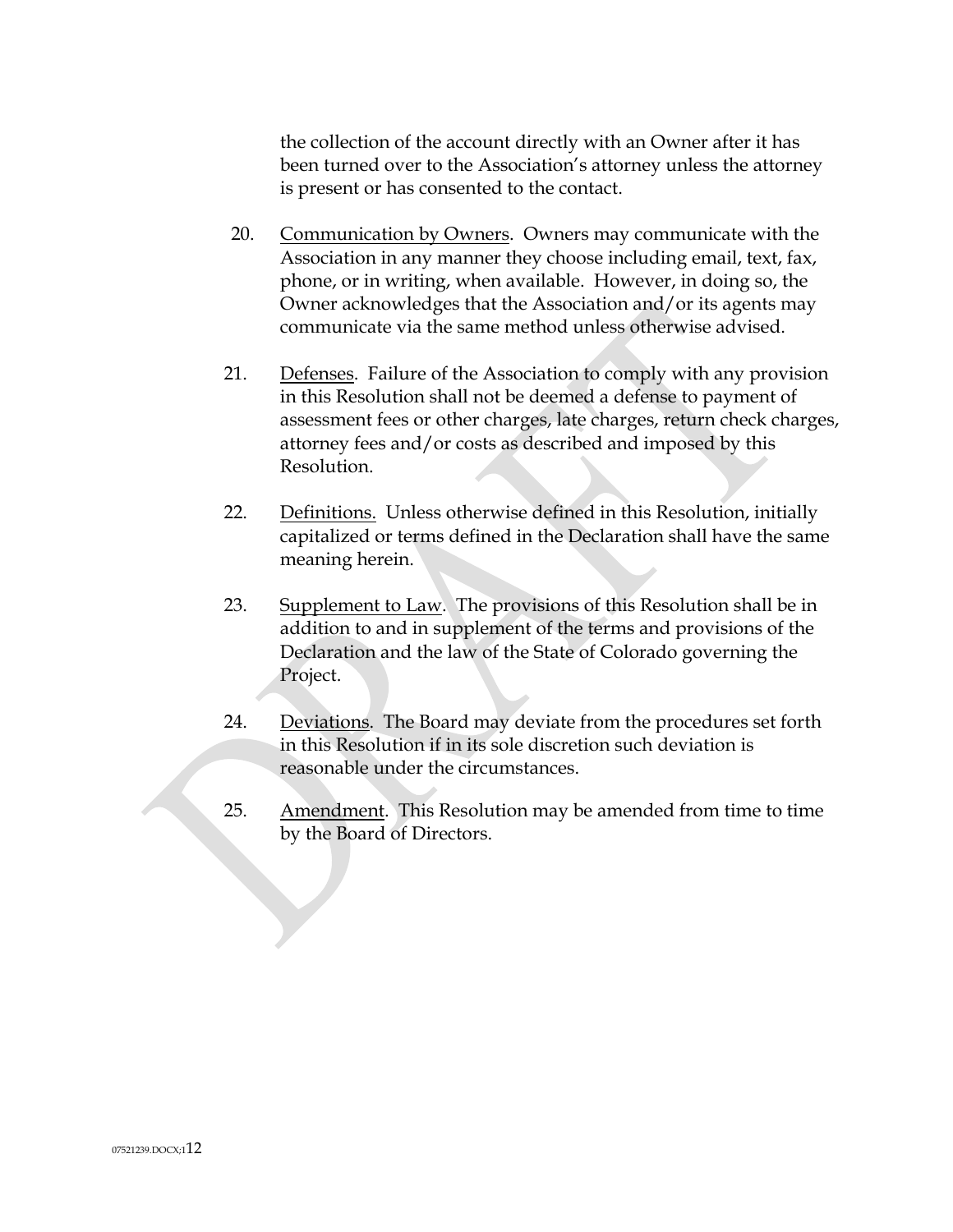# **PRESIDENT'S**

**CERTIFICATION:** The undersigned, being the President of The Homestead Owners Association, Inc., a Colorado nonprofit corporation, certifies the foregoing Resolution was adopted by the Board of Directors of the Association, at a duly called and held meeting of the Board of Directors on \_\_\_\_\_\_\_\_\_\_\_\_\_\_\_\_\_\_\_\_ and in witness thereof, the undersigned has subscribed their name.

|             | The Homestead Owners Association, Inc.,<br>a Colorado nonprofit corporation |
|-------------|-----------------------------------------------------------------------------|
| By:<br>Its: | President                                                                   |
|             |                                                                             |
|             |                                                                             |
|             |                                                                             |
|             |                                                                             |
|             |                                                                             |
|             |                                                                             |